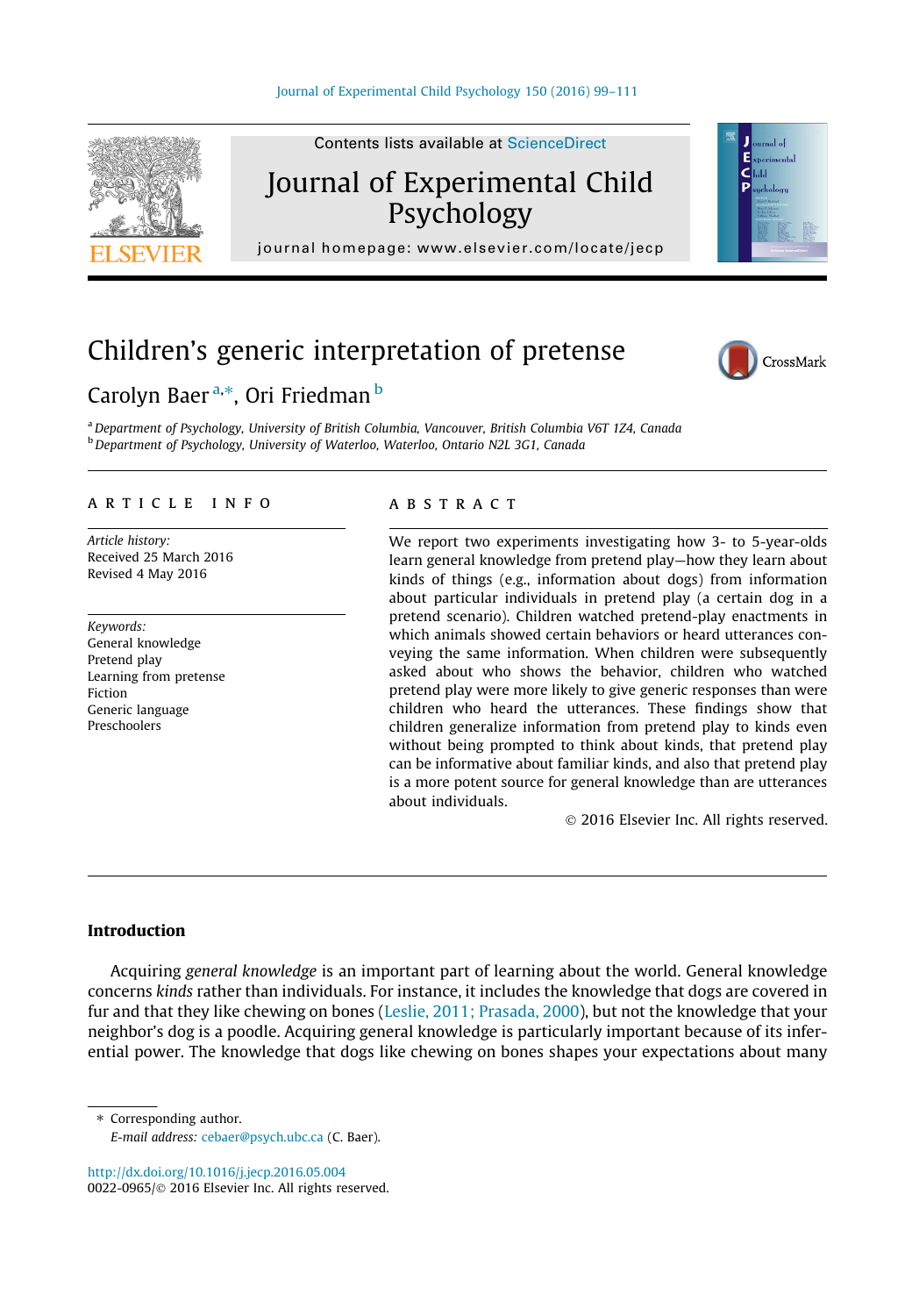dogs, including dogs you have never actually encountered; in contrast, knowing that your neighbor's dog is a poodle does not support inferences about any other dogs.

Children often learn general knowledge from testimony and other forms of communication. In particular, they are especially likely to infer that information is general if it is conveyed using generic language (e.g., ''Dogs are friendly") rather than non-generic language (e.g., ''These dogs are friendly"; e.g., [Chambers, Graham, & Turner, 2008; Cimpian & Markman, 2008; Graham, Nayer, & Gelman,](#page-11-0) [2011; Stock, Graham, & Chambers, 2009](#page-11-0)). They are also more likely to infer that information is general if it is transmitted pedagogically than if they just happen to observe it ([Butler & Markman, 2012, 2014;](#page-11-0) see also [Butler & Tomasello, 2016](#page-11-0)).

Children also appear to learn general knowledge when it is communicated to them through fiction. In some studies, 3- to 5-year-olds were read storybooks about unfamiliar kinds of animals [\(Ganea,](#page-11-0) [Canfield, Simons-Ghafari, & Chou, 2014\)](#page-11-0) or plants ([Walker, Gopnik, & Ganea, 2015\)](#page-12-0). Later, when children were asked questions about the plant and animal kinds, they based their answers on the information from the stories. Similarly, children in other studies were shown pretend-play enactments about novel kinds of animals [\(Sutherland & Friedman, 2012, 2013\)](#page-12-0) or objects ([Hopkins, Dore,](#page-11-0) [& Lillard, 2015\)](#page-11-0). Children in these studies later based their answers to questions about the animal or object kinds on the information in the pretend play. Together, these findings show that children learn about novel kinds from fictional scenarios. These findings are broadly consistent with a larger body of research showing that exposure to fiction allows children to learn diverse things, including the referents of novel words ([Brabham, Boyd, & Edgington, 2000; Weisberg et al., 2015](#page-11-0)), problemsolving strategies ([Richert, Shawber, Hoffman, & Taylor, 2009; Richert & Smith, 2011\)](#page-12-0), the reality status of entities and events ([Li, Boguszewski, & Lillard, 2015; Woolley & Cox, 2007\)](#page-12-0), facts about specific objects ([Fazio & Marsh, 2008\)](#page-11-0), and abstract scientific concepts [\(Ganea, Ma, & DeLoache,](#page-11-0) [2011; Kelemen, Emmons, Seston Schillaci, & Ganea, 2014\)](#page-11-0).

In the current study, we further investigated how children use pretend play to learn general facts. The possibility that children might learn general factual knowledge from pretense may be counterintuitive because theories of pretend play have often emphasized that the representations that support it are kept separate or ''quarantined" from representations of reality (e.g., [Leslie, 1987, 1994; Nichols &](#page-11-0) [Stich, 2000](#page-11-0)) and because pretending has often been viewed as a mode that allows children to entertain counterfactual and fantastical situations (e.g., [Dias & Harris, 1988, 1990; Lillard, 2001; Richards &](#page-11-0) [Sanderson, 1999\)](#page-11-0). However, the possibility that children learn general facts from pretense does not conflict with these views ([Weisberg, 2015](#page-12-0); see also [Sutherland & Friedman, 2012\)](#page-12-0) but emphasizes that pretense also informs children's representations of reality.

To learn more about children's learning from pretend play, we addressed three important questions pertaining to this ability. First, we investigated whether children are more likely to learn general information from pretend-play enactments than from hearing utterances with featuring non-generic language. Second, we examined whether children learn general information from pretend play when it concerns familiar kinds. Third, we examined whether children generalize information from pretend enactments when not prompted to think about kinds. We next discuss each of these questions in greater depth.

## Does pretense have an advantage over non-generic language in conveying general knowledge?

Pretend play may be well-suited for conveying general knowledge because it readily allows information about particular agents or objects to be conveyed without using language. Consider a pretense enactment in which two dogs are afraid of some raccoons and run away from them. In language, this event would typically be expressed with a non-generic statement such as ''the two dogs were afraid of the raccoons." As mentioned above, children resist inferring that non-generic statements like this express general knowledge (e.g., [Chambers et al., 2008; Cimpian & Markman, 2008; Graham et al.,](#page-11-0) [2011; Stock et al., 2009\)](#page-11-0). Pretense, in contrast, might not be subject to the same interpretive resistance (i.e., because it can express information without using non-generic language) and might allow children to use information about the particular individuals in the pretend scenarios to draw generalizations about kinds.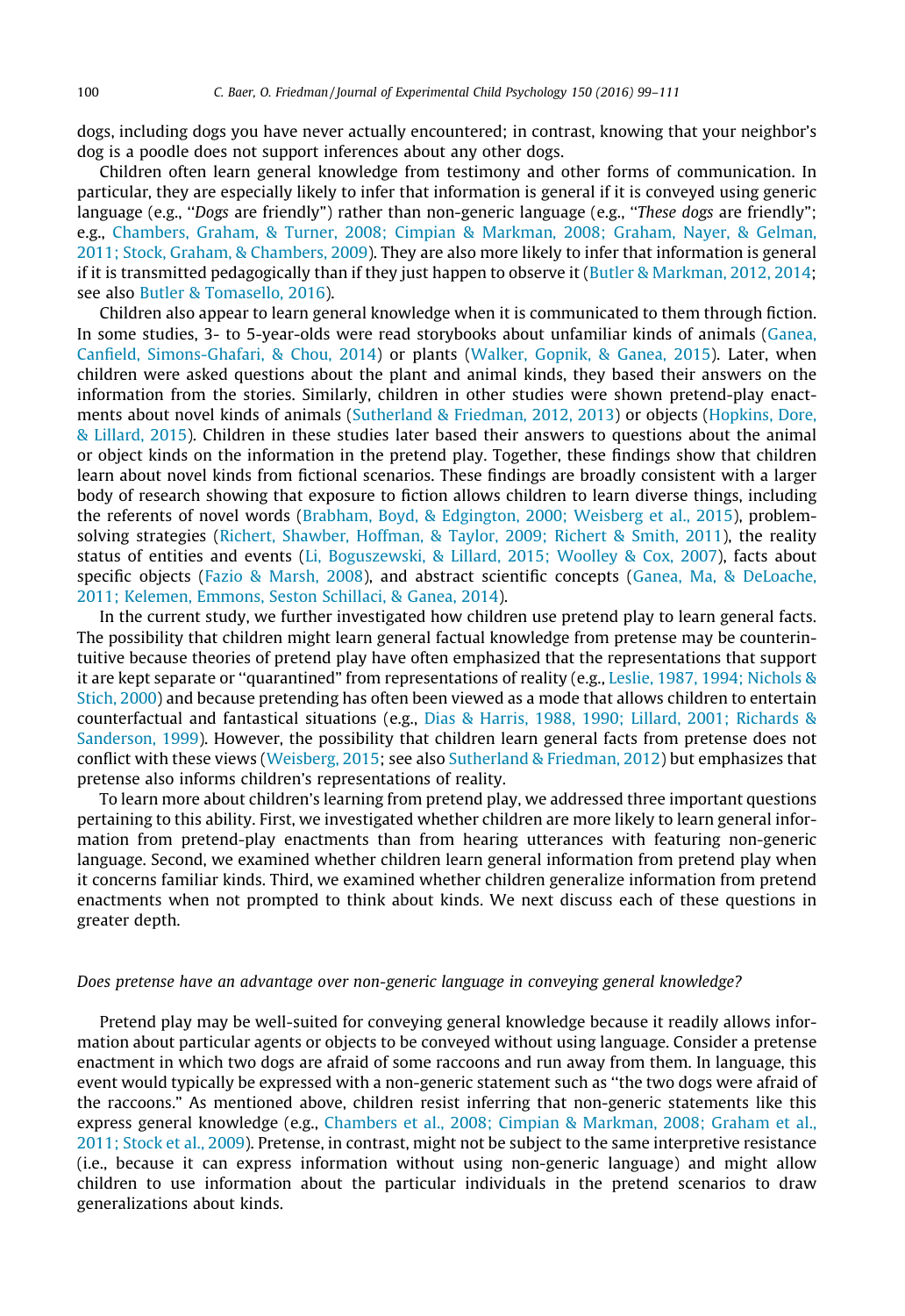However, it is also possible that pretense has no advantage over information conveyed with non-generic language in conveying general information. Previous studies have compared children's interpretation of statements with non-generic noun phrases with other kinds of noun phrases (e.g., [Cimpian & Markman, 2008\)](#page-11-0), but no past work has directly compared them with children's interpretation of pretend-play enactments. Therefore, it is possible that pretense and non-generic language might both be interpreted as referring to individuals without being informative about kinds. In addition, although previous studies do suggest that children acquire general knowledge from pretend play ([Hopkins et al., 2015; Sutherland & Friedman, 2012, 2013\)](#page-11-0), these studies have typically used different measures from studies examining children's interpretation of non-generic language. One goal of the current research was to test this possibility by directly comparing children's interpretation of pretend-play enactments with their interpretation of non-generic language.

## Does pretend play support learning about familiar kinds?

Pretend play may be particularly well-suited for conveying general knowledge because its content can be flexibly adjusted. Pretend enactments are typically improvised and not bound to a preestablished plot or script, so they can be used to convey information about diverse kinds such as sharks and dinosaurs that children might not otherwise have direct experience with. However, this potential benefit of pretend play would not amount to much if children used pretense only to learn about a limited set of kinds. The previous studies examining how children learn general knowledge from pretend play leave this possibility open. They only examined how children learn about novel kinds [\(Hopkins et al., 2015; Sutherland & Friedman, 2012, 2013\)](#page-11-0), and so it is unknown whether children also use pretense to learn about familiar kinds. (This focus on novel kinds is also shared by studies showing that children learn general facts from storybooks; [Ganea et al., 2014; Walker et al., 2015\)](#page-11-0).

We might expect that children would readily learn about familiar kinds from pretense because children more readily draw inductive inferences about familiar properties and kinds than about novel ones (e.g., [Farrar & Boyer-Pennington, 2011; Farrar, Raney, & Boyer, 1992;](#page-11-0) see also [Davidson & Gelman,](#page-11-0) [1990](#page-11-0)). Alternatively, children might resist learning about familiar kinds from pretense because new information presented in pretense could compete with their existing knowledge or because children could feel that if the information is true, they should have already encountered it. When children see pretense about a novel kind of agent or object, they have little other information available for answering questions about its kind; however, if children instead see pretense about a familiar kind of agent or object, they can instead answer questions by drawing on their existing knowledge and experiences. Although these factors could also affect children's learning about familiar kinds from other information sources, pretense (and other forms of fiction) offers children an easy way to reject new information; they can assume that it is only true in the fiction and not in real life.

#### Does learning from pretend play occur without prompts to consider kinds?

If pretend play is a robust source of general knowledge for children, they should not require much prompting to generalize information from it. However, in past work suggesting that children acquire general knowledge from pretend play, children were asked questions that explicitly prompted them to think about kinds (e.g., ''What do lorises like to eat?"; [Hopkins et al., 2015; Sutherland & Friedman,](#page-11-0) [2012, 2013](#page-11-0)). These kind-based questions may have invited children to generalize the information presented in pretense. Do children learn about kinds from pretend play if not explicitly prompted to think about kinds?

Our approach in addressing this question was strongly influenced by [Cimpian and Markman's](#page-11-0) [\(2008\)](#page-11-0) investigation of the cues that 3- and 4-year-olds use to infer generic meaning. In their studies, children were shown pictures of two animals of the same kind and were told some fact about them via a sentence with an ambiguous scope. For instance, children were shown pictures of two dogs and were told ''They are afraid of raccoons." The scope of this statement is ambiguous because it could refer either to the particular dogs shown (specific interpretation) or to dogs in general (generic interpretation). Cimpian and Markman provided children with additional cues to disambiguate the scope and found that children were sensitive to these cues. When children were asked what they had learned,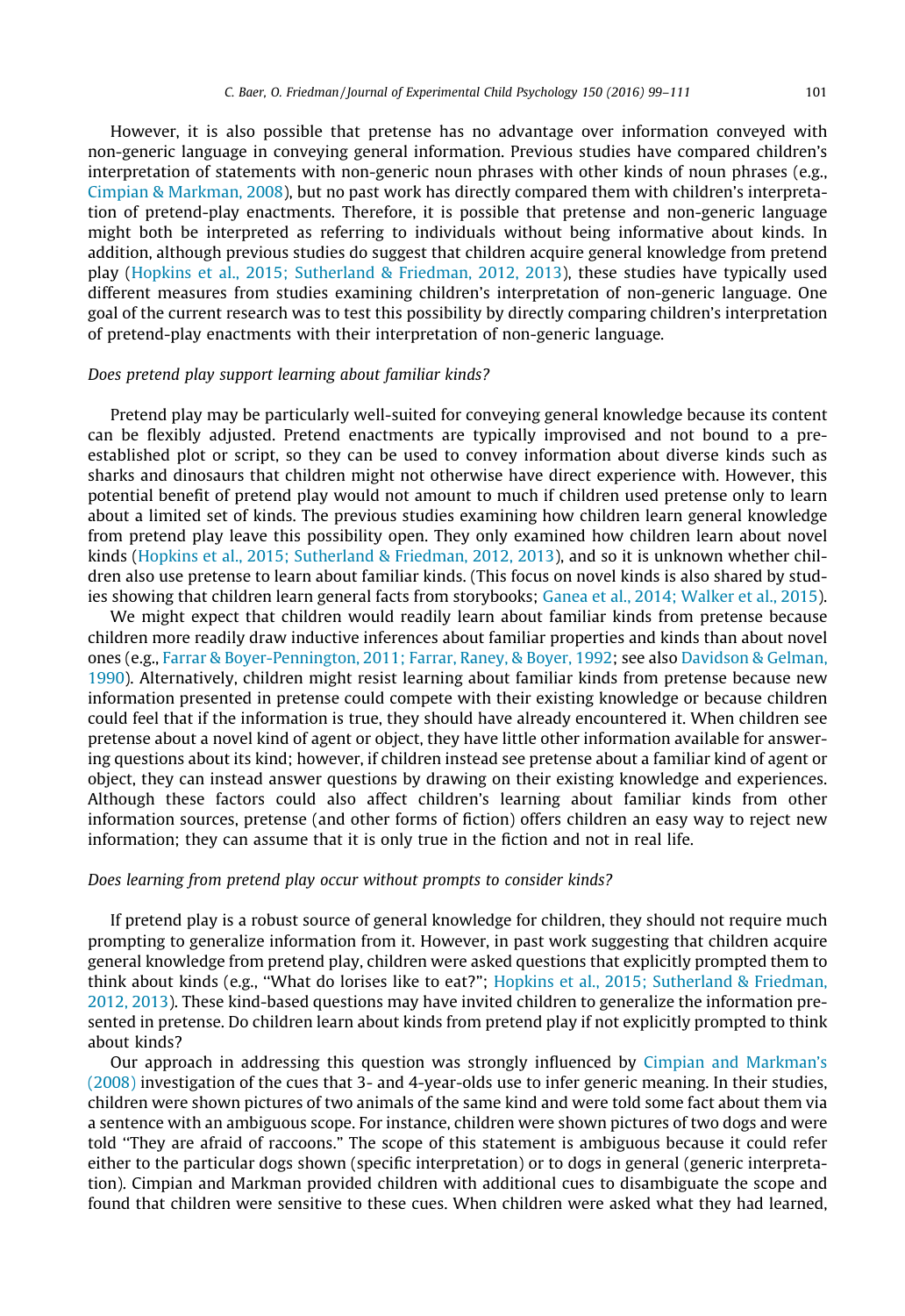those who were given cues to generic meaning often gave generic responses (e.g., ''Dogs are afraid of raccoons"); in contrast, children who were given cues signaling specific meaning more often gave non-generic responses (e.g., ''These dogs are afraid of raccoons"). In the current experiments, we took a similar approach to examine how children learn general knowledge from pretend play.

## The current approach

In two experiments, we showed children pretend-play scenarios in which two familiar animals showed a certain behavior in relation to some object. We then asked children about who shows that reaction. For instance, we showed children a scenario where two dogs were afraid of raccoons and then asked ''Who is afraid of raccoons?" If children generalize information presented in pretend play to kinds, they should give a generic answer and respond ''dogs." However, if children do not extend the events in pretend play to kinds, they should give a response that is more specific and indicates the particular dogs in the scenario. To get a sense of how often children generalized information, we compared responses to pretend play with responses to non-generic language. For example, rather than seeing a pretend-play scenario about two dogs, children were told a non-generic utterance asserting that two dogs were afraid of raccoons and were then likewise asked who is afraid of raccoons.

This design allowed us to simultaneously address our three major questions. First, the comparison between information in pretend play and non-generic language allows us to assess whether pretend play offers an advantage in supporting children's learning of general knowledge. Second, because the information always concerned familiar animals rather than novel ones, finding that children learned general knowledge will show that pretend play supports learning about familiar kinds. Finally, because the test question does not prompt children to think about kinds, if children give generic responses, this will show that they generalize information from pretend play without such prompting.

## Experiment 1

## Method

#### Participants

A total of 85 children ( $M_{\text{age}}$  = 4;5 [years;months], range = 3;0–5;11, 36 girls) were tested in a quiet area at their schools and day-care facilities. An additional 2 children were tested but could not be included due to audio equipment failure. Most participants were Caucasian and from middle-class families, although demographic information was not formally collected.

## Design and procedure

Children were first introduced to a stuffed moose toy that was going to hide underneath the table and were told that while under the table the moose could neither hear nor see what was going on. This procedure has been found to encourage the production of noun phrases ([Matthews, Lieven, Theakston,](#page-12-0) [& Tomasello, 2006](#page-12-0)). Children then watched four scenarios using photos of real animals mounted on foam backings. In each scenario, the experimenter conveyed information about two animals. Scenario 1 conveyed that two dogs are afraid of raccoons, Scenario 2 conveyed that two fish like to hide behind rocks, Scenario 3 conveyed that two birds are afraid of mice, and Scenario 4 conveyed that two cats like to play with toy cars. Children were randomly assigned to see the information conveyed in either of two ways: through pretend play or through non-generic language. Much of this procedure was based on [Cimpian and Markman's \(2008\)](#page-11-0) Experiment 1; the key difference is that their procedure did not include a condition in which information was conveyed using pretense.

In the Pretend condition, the experimenter conveyed the information by moving the photos while talking in time with a high-pitched voice (see [Friedman, Neary, Burnstein, & Leslie, 2010](#page-11-0)). For instance, to pretend that two fish like to hide behind rocks, the experimenter enacted a scenario in which two fish hid behind one rock and then behind a second rock. Photos of the target objects (e.g., rocks) were propped on opposite sides of the table, and the pictures of the fish were brought out and moved about the table. In the Non-Generic Language condition, the experimenter conveyed the information through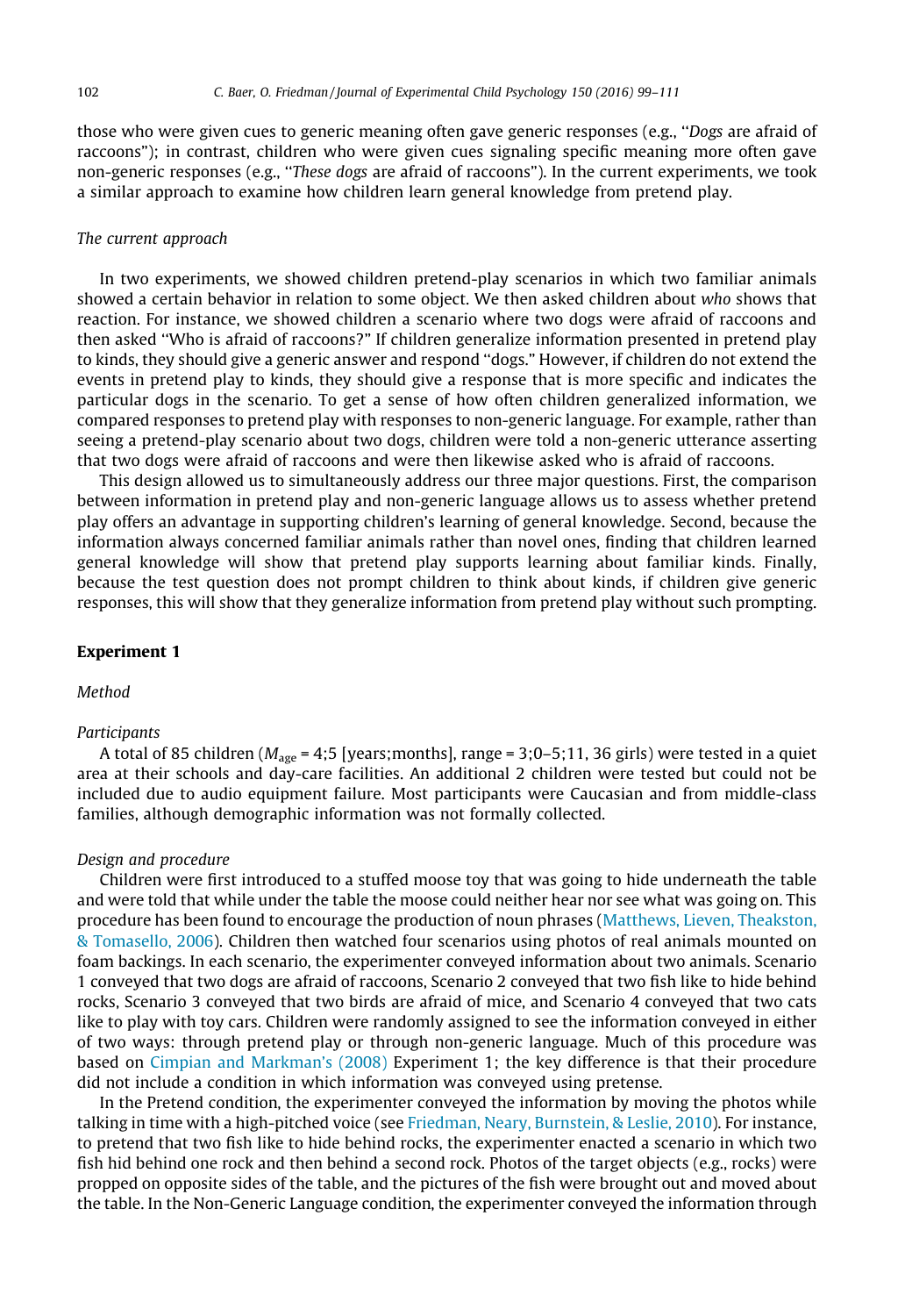## <span id="page-4-0"></span>**Experiment 1**

We're going to play a game with my friend Mr. Moose, and this is Mr. Moose right here. So what's going to happen is Mr. Moose is going to hide underneath the table, and when he's under the table, he can't hear us and he can't see us, so he doesn't know what we're doing, okay? Would you like to put Mr. Moose under the table for me? Thank you! So now what's going to happen is I'm going to show you some animals, and then Mr. Moose is going to ask you some questions, okay?

## **Pretend Condition**

Here is a dog, and here is another dog. "Hello, Hello." "Look! A raccoon!" (Dogs shown running away from raccoon) "And look, another raccoon!" (Dogs run from the raccoon)

**Specific Language Condition** 

Here is a dog, and here is another dog. And these two dogs are afraid of raccoons. So, these two dogs are afraid of raccoons. Okav?

And now let's get out Mr. Moose [again], and he has a question for you. "Who is afraid of raccoons?"

## **Experiment 2**

I'm going to show you some things with these animals.

**Pretend Condition** Here is a dog, and here is another dog. "Hello, Hello." "Look! A raccoon!" (Dogs shown running away from raccoon) "And look, another raccoon!" (Dogs run from raccoon)

## **Specific Language Condition**

Here is a dog, and here is another dog. And these two dogs are afraid of raccoons. So, these two dogs are afraid of raccoons. Okay?

So now I have a question for you. Who is afraid of raccoons?

Fig. 1. Sample scripts from Experiments 1 and 2.

non-generic language. In this condition, the experimenter conveyed that the fish liked to hide behind rocks by telling children ''These two fish like to hide behind rocks." The target objects were not present, and the animals remained flat on the table and did not move or speak during this condition. See Fig. 1 for sample scripts from each experiment, and see the online supplementary material for pictures of the materials.

Following the presentation of information, the moose toy was brought out from under the table. The experimenter, speaking as the moose, asked a question about the target object. For instance, after trials where the experimenter conveyed that fish liked to hide behind rocks, children were asked ''Who likes to hide behind rocks?" While the questions were asked, the animals from the scenario (e.g., the fish) remained on the table and the objects from the scenario (e.g., the rocks) were placed out of view. In piloting, we found that keeping the animals visible reduced the number of irrelevant answers that children gave. Children's responses were audio-recorded.

We expected children to respond to this question by referring to the animals from the relevant scenario. Of key interest was whether children would respond using generic language or nongeneric language—whether children would give answers like ''fish," which is generic, or answers like ''those fish," which is non-generic. However, some children did not give the relevant animals and instead gave other answers (e.g., naming other animals, saying ''I do"). When this happened, the experimenter asked the follow-up question ''Who else?" or ''Is there anyone else who likes to hide behind rocks?" The trial ended when children produced the correct type of animal or indicated that they were finished answering. In addition, if children were silent for more than 5 s, the experimenter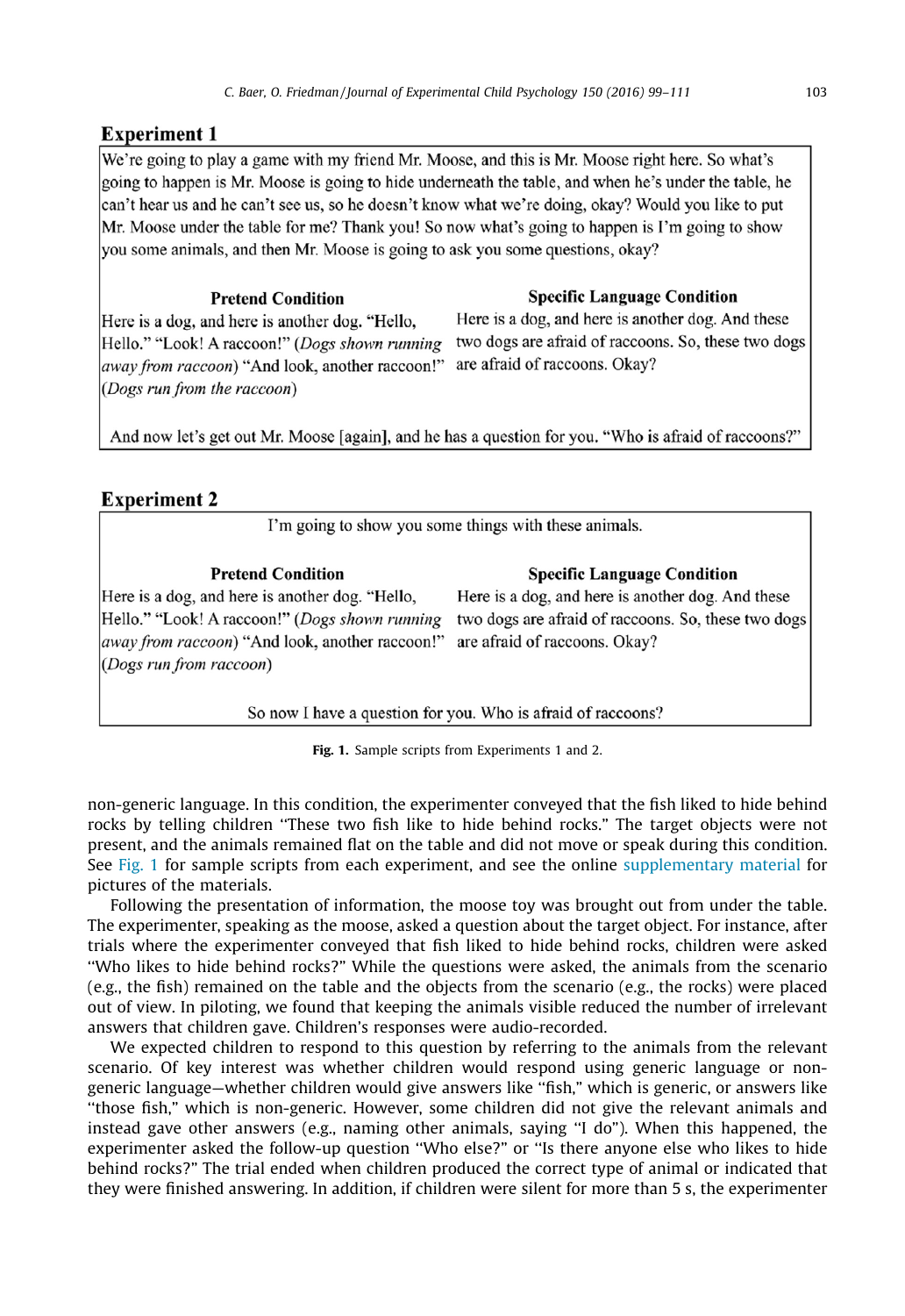repeated the question. Occasionally, children would not produce an answer at all, and the trial was cut off after three prompts.

## Coding

A research assistant blind to the hypothesis transcribed each trial starting at the experimenter's target questions (e.g., ''Who is afraid of raccoons?") and ending when the experimenter started the next trial. This removed any reference to the condition from the transcript so that coders would be blind to the condition. An independent coder and the first author coded children's responses from all trials, and disagreements were resolved through discussion. Recordings from 15 individual trials were unclear and could not be transcribed or coded, although the remaining trials for the affected children were retained and coded. An additional 3 trials were also excluded because the experimenter made errors in the follow-up questions, and again the remaining trials from these children were retained and coded. Thus, of 340 total trials, responses from 322 were coded.

Each trial was coded on three different dimensions. First, children's final answers were coded into four categories following the coding procedures devised by [Cimpian and Markman \(2008, Experiment](#page-11-0) [1\):](#page-11-0) generic answers, which included bare plural noun phrases (e.g., "dogs")<sup>1</sup>; non-generic answers, which included definite articles, demonstrative pronouns, or numerals (e.g., "those dogs," "the two dogs"); ambiguous answers, which included bare nouns or nouns with an indefinite article (e.g., ''dog," "a dog"); or no response. Second, trials were coded on whether children gave irrelevant responses when first asked the test question (e.g., responding with a noun phrase that did not refer to the target animal or a relevant pronoun). If such ''brainstorming" responses occurred more in one condition, this could indicate that children did not view the information conveyed in that condition as relevant to the test question. Third, we coded whether the experimenter asked children a follow-up question on each trial (e.g., by asking ''Who else?" or repeating the question). The type of prompt given was not coded separately, and we did not include prompts for children to say their answers aloud or repeat their answers louder. Kappa statistics for all categories were excellent: final response,  $\kappa = .98$ ; irrelevant,  $\kappa = .94$ ; follow-up,  $\kappa$  = .97 (all ps < .001).

## Results and discussion

Generic answers were given a score of 1, non-generic answers were given a score of 0, and ambiguous answers were given a score of 0.5. These values were then averaged for each child to reduce the influence of non-responses (e.g., trials in which the child did not answer or produced irrelevant answers, trials that were excluded).<sup>2</sup> Thus, the averages presented here represent how often generic responses were given in trials where the child mentioned the target animal.

We wanted to examine whether scores were affected by condition and by age. To examine the effects of age, while maximizing power, we divided children in each condition into Younger and Older groups using a median split; [Table 1](#page-6-0) shows the mean ages and age ranges for Younger and Older children in each condition and also the total numbers of responses coded as generic, non-generic, and ambiguous for each group.

We then used a generalized linear model (ordinal logistic) to test whether scores were influenced by age (Younger or Older), condition (Pretend or Non-Generic Language), or their interaction. This analysis revealed that scores were predicted by condition, Pretend  $(M = 0.80)$  > Non-Generic Language ( $M = 0.62$ ), Wald  $\chi^2 = 8.05$ ,  $df = 1$ ,  $p = .005$ , but not by age or the interaction between age and condition  $(both \, ps > .36)$  (see [Fig. 2\)](#page-6-0).

Children's increased use of generic language for information presented in pretense compared with the same information presented in non-generic language indicates that children see pretend as

 $^{\rm 1}$  For the fish trials, we followed [Cimpian and Markman \(2008\)](#page-11-0) in treating responses with the base noun phrase "fish" as generic because this is the appropriate pluralization of the singular ''fish".

 $2\,$  We also conducted the analyses using a sum of the four trials, a sum of the generic answers only, and a sum of the non-generic answers only. These measures were all highly correlated (r range = .586–.958, all  $ps < .001$ ), so we present the results using the average scores because these were the most intuitive to interpret.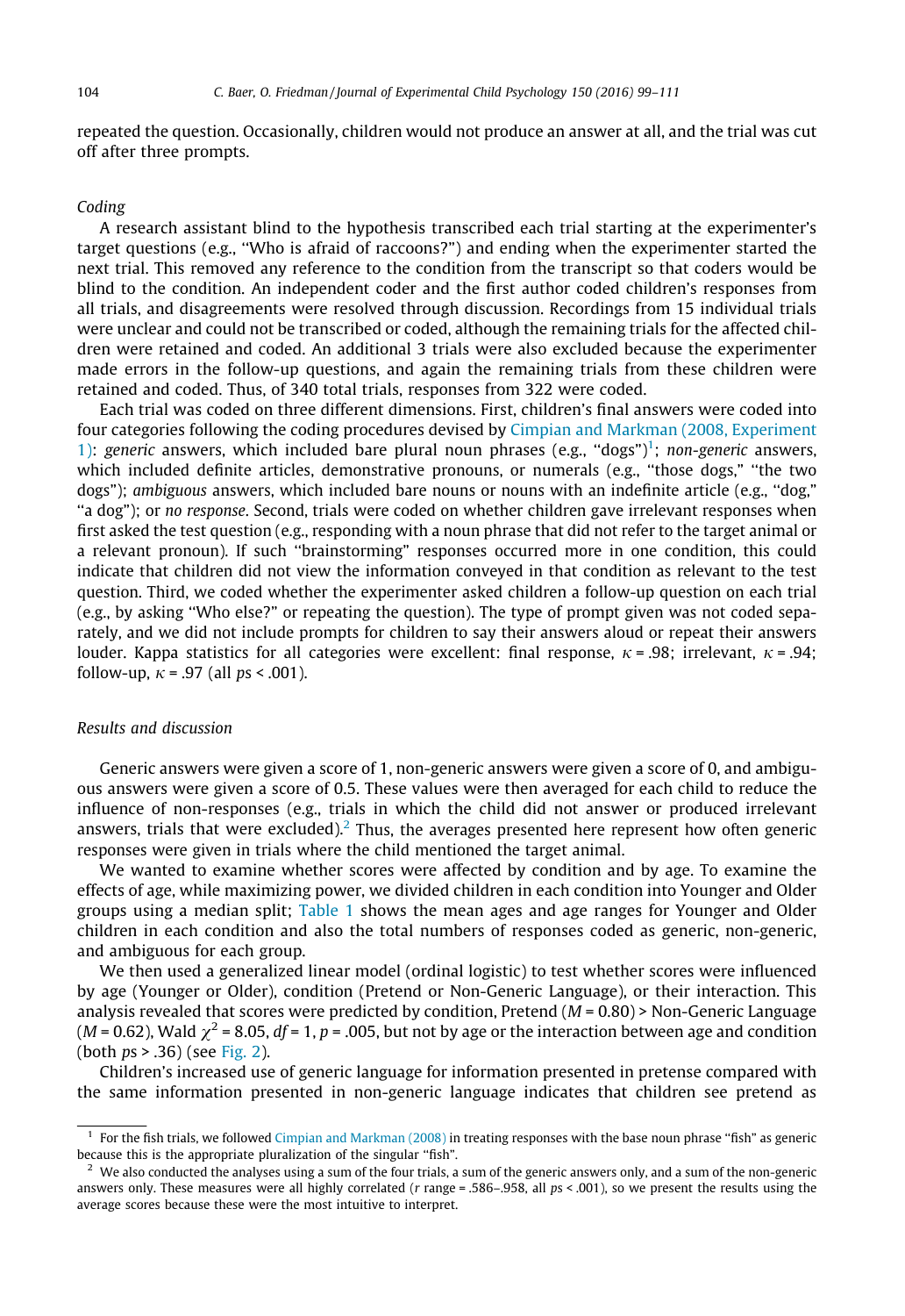<span id="page-6-0"></span>Table 1 Participant information by age group and condition in Experiments 1 and 2.

|                      | $\boldsymbol{n}$ | $M_{\text{age}}$ | Range        | Generic | Non-Generic | Ambiguous      |
|----------------------|------------------|------------------|--------------|---------|-------------|----------------|
| Experiment 1         |                  |                  |              |         |             |                |
| Younger              |                  |                  |              |         |             |                |
| Pretend              | 23               | 3:9              | $3:0-4:4$    | 54      | 8           | 6              |
| Non-Generic Language | 21               | 3:9              | $3:0-4:5$    | 40      | 21          | 11             |
| Older                |                  |                  |              |         |             |                |
| Pretend              | 20               | 5:2              | $4:6 - 5:10$ | 58      | 14          | 6              |
| Non-Generic Language | 21               | 5:2              | $4:6 - 5:11$ | 29      | 27          | 12             |
| Experiment 2         |                  |                  |              |         |             |                |
| Younger              |                  |                  |              |         |             |                |
| Pretend              | 26               | 3:8              | $3:0-4:5$    | 35      | 16          | $\overline{2}$ |
| Non-Generic Language | 28               | 3:9              | $3:2-4:5$    | 48      | 17          | $\overline{2}$ |
| Older                |                  |                  |              |         |             |                |
| Pretend              | 27               | 5:2              | $4:7-5:11$   | 45      | 26          | $\overline{2}$ |
| Non-Generic Language | 26               | 5:3              | $4:6 - 5:11$ | 16      | 38          |                |



Fig. 2. Mean scores in Experiments 1 and 2.

applicable beyond the individual exemplars; children generalize information about pretend individuals to kinds.

We also looked at three additional variables that could have influenced differences in children's scores between the two conditions. We examined whether the conditions differed in whether children remained silent, produced irrelevant answers, and were asked follow-up questions; see the supplementary material for a table listing the number of times each occurred. None of these variables differed by condition (Mann–Whitney tests, all  $ps > .20$ ). We conclude, then, that our results were not driven by these factors but rather were driven by children's differential interpretation of the pretense and non-generic language in the scenarios.

In this experiment, we used realistic pictures of animals to present information to children. Although pretend play can use realistic props, it often makes use of less iconic materials. Likewise, non-generic language can be directed at materials that are not highly iconic. For this reason, we used less iconic materials in the next experiment. In the Pretend condition, we used felt puppets to represent the target animals and used other objects to represent the target objects (e.g., large beads were used to represent toy cars). We did not use these materials in the Non-Generic Language condition to avoid the possibility of children interpreting it as involving pretense. Instead, children in the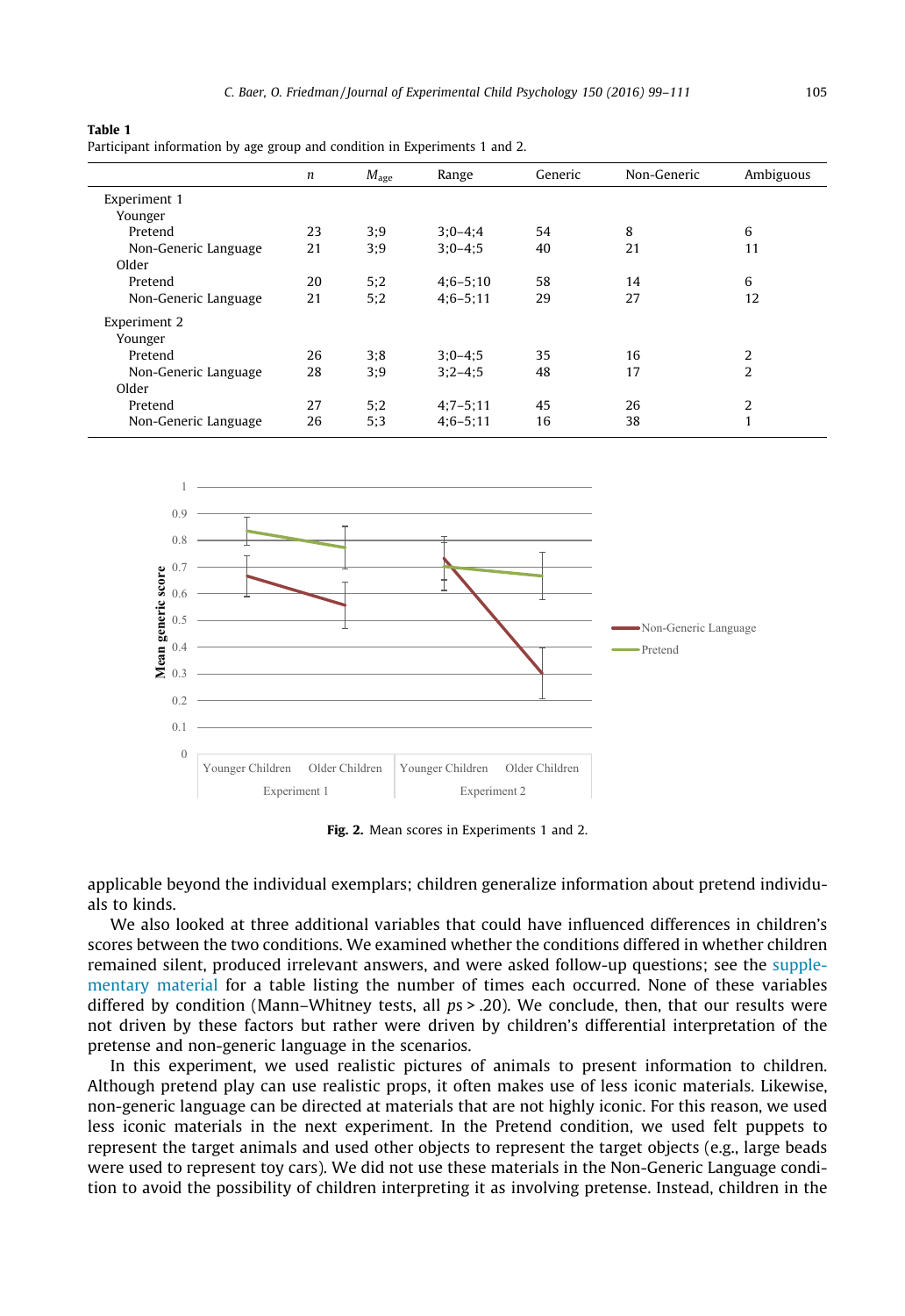Non-Generic Language condition were shown clip-art pictures of the animals on a laptop computer. These pictures are less iconic than photographs but are typical of the kinds of pictures that might appear on a website or in a book directed at children. It should also be noted that using these different materials across the conditions was conservative; when children and parents converse about physical objects (and particularly objects that are manipulable), they typically talk about the properties of those particular objects, suggesting that manipulable objects (e.g., puppets) might afford a nongeneric interpretation ([Gelman, Chesnick, & Waxman, 2005; Gelman, Waxman, & Kleinberg, 2008](#page-11-0)). In contrast, children's talk about pictures typically concerns kinds, suggesting that our clip-art pictures might afford a generic interpretation.

## Experiment 2

#### **Method**

#### Participants

A total of 107 children ( $M_{\text{age}} = 4.6$  [years; months], range = 3:0–5:11, 56 girls) were tested in a quiet area at their schools and day-care facilities. Children were randomly assigned to either the Pretend condition or the Non-Generic Language condition, as in Experiment 1. An additional 15 children were tested but could not be included in the final sample due to audio equipment errors ( $n = 10$ ), failing to provide any type of answer on all trials  $(n = 4)$ , or not speaking any English  $(n = 1)$ . Most participants were Caucasian and from middle-class families, although demographic information was not formally collected.

#### Design and procedure

The procedure was identical to that of Experiment 1 but with two changes. First, the materials were changed from foam cutouts to puppets and clip-art photos. Second, the procedure was shortened in the interest of keeping the task concise. One trial was removed, leaving three trials, and the task framing was modified. Instead of using the moose toy, the experimenter simply told children ''I'm going to [show/tell] you some things [with/about] these animals" while gesturing to all of the puppets or a picture of all the clip-art animals to introduce the task. The test questions were then asked by the experimenter instead of by the moose toy. See [Fig. 1](#page-4-0) and the supplementary material for materials.

#### Coding

All coding procedures were the same as in Experiment 1 except that there were two independent coders (i.e., rather than one independent coder and an author). No trials needed to be excluded for audio or experimenter errors. Kappa statistics were again excellent: final response,  $\kappa$  = .95; irrelevant,  $\kappa$  = .95; follow-up,  $\kappa$  = .94 (all ps < .001).

## Results and discussion

As in Experiment 1, we divided children into Younger and Older age groups using a median split; [Table 1](#page-6-0) shows the mean ages and age ranges for Younger and Older children in each condition. We then used a generalized linear model (ordinal logistic) to test whether scores were influenced by age (Younger or Older), condition (Pretend or Non-Generic Language), or their interaction. This analysis revealed that scores were predicted by age (Younger > Older), Wald  $\chi^2$  = 5.34, df = 1,  $p = .021$ , and the interaction between age and condition, Wald  $\chi^2$  = 4.49, df = 1, p = .034, but not by condition ( $p = .098$ ).

As can be seen in [Fig. 2](#page-6-0), older children gave more generic responses after viewing the fact in pretense ( $M = 0.67$ ) than after hearing the fact in non-generic language ( $M = 0.30$ ), Mann–Whitney  $U = 173$ ,  $z = 2.52$ ,  $p = .012$ . In contrast, younger children did not differ in the amount of generic language used between the Pretend ( $M = 0.70$ ) and Non-Generic Language ( $M = 0.73$ ) conditions, Mann–Whitney  $U = 249$ ,  $z = 0.34$ ,  $p = .734$ .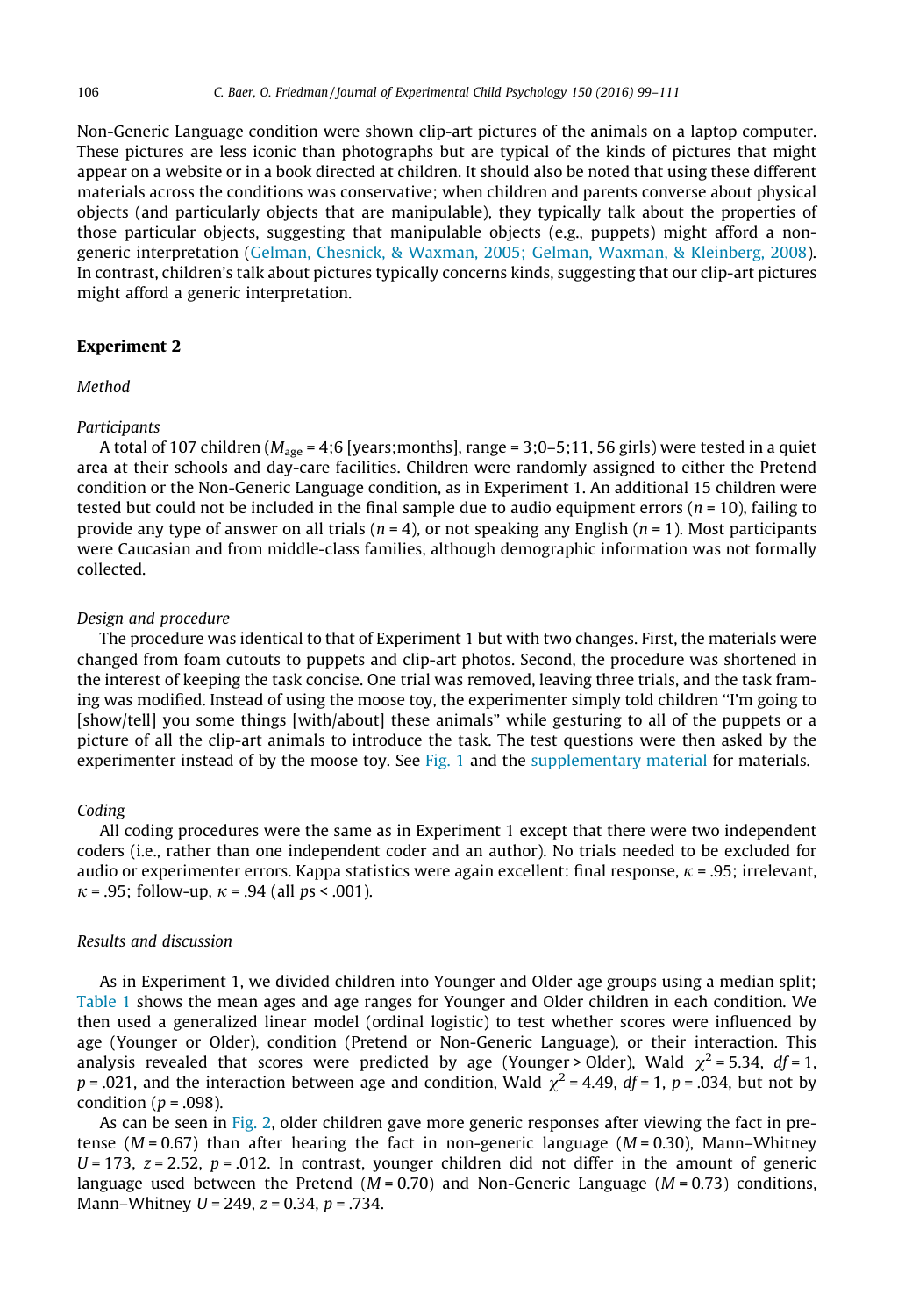We again performed follow-up analyses examining if the conditions differed in whether children responded, produced irrelevant answers, and required follow-up questions; see the supplementary material for a table listing the number of times each occurred. Only older children in our sample differed by condition, so we limited our analyses to this group. Older children did not produce irrelevant answers or fail to respond differently between conditions (Mann–Whitney  $U$ , ps > .05), although they did have a greater need for follow-up questions in the Non-Generic Language condition ( $M = 1.46$  of a possible 3) than in the Pretend condition ( $M = 0.59$ ), Mann–Whitney U = 208,  $z = 2.70$ ,  $p = .007$ . To ensure that our findings were not due to the difference in the occurrence of these questions, we reanalyzed the data for older children without the trials in which follow-up questions occurred (40 of 78 trials). As in the main analysis, older children gave more generic responses in the Pretend condition (Non-Generic Language  $M = 0.28$ ; Pretend  $M = 0.66$ ), Mann–Whitney  $U = 142$ ,  $z = 2.68$ ,  $p = .007$ . Because these results show the same pattern with increased significance, we hold that our results are not due to the occurrence of follow-up questions in the Non-Generic Language condition.

#### General discussion

In two experiments, 3- to 5-year-old children watched pretend-play scenarios in which animals reacted to objects. When children were asked who reacts to objects in this way, children often gave generic responses. For instance, after seeing pretend play in which two dogs were afraid of raccoons, they often asserted that ''dogs" are afraid of raccoons. In contrast, when children heard statements about the particular animals, they were less likely to give generic responses and instead often referred to the particular animals described by the statement (e.g., "The dogs are afraid of raccoons"). This difference occurred at all ages in our first experiment but only in older children in our second experiment. In the second experiment, both pretend play and non-generic language led younger children to give generic responses at high rates. These high rates of generic responses show that the age difference resulted from changes in children's interpretation of non-generic language and not from changes in their interpretation of pretense.

The findings from our pretend-play conditions show that children infer that certain facts demonstrated in pretend play extend to kinds and do not pertain only to individuals in the pretense. This is consistent with previous studies showing that children learn general knowledge from pretend play [\(Hopkins et al., 2015; Sutherland & Friedman, 2012, 2013](#page-11-0)) and is also broadly consistent with findings showing that children acquire such knowledge from other kinds of fiction [\(Ganea et al., 2014; Walker](#page-11-0) [et al., 2015](#page-11-0)). Together, these findings contrast with views of pretense that emphasize how children keep representations of pretense separate from their representations of reality (e.g., [Leslie, 1987,](#page-11-0) [1994; Nichols & Stich, 2000](#page-11-0)). Our findings are also striking given that our pretend conditions featured manipulable objects because outside the context of pretense such objects often prompt non-generic talk about the properties of particular objects (see especially [Gelman et al., 2005](#page-11-0)). We next consider three ways in which our findings extend understanding of children's learning from pretend play, and we then consider questions raised by the findings.

#### Pretend play and non-generic language

Our findings show that pretense has an advantage over non-generic language in conveying general information, at least for older children. This is striking because pretense and non-generic language are both ways of conveying information about individuals (e.g., the characters and objects represented in pretense, those described in a statement).

One reason why children may generalize from pretend play is that it allows information to be conveyed without using non-generic language. As in previous studies (e.g., [Chambers et al., 2008; Cimpian](#page-11-0) [& Markman, 2008; Graham et al., 2011; Stock et al., 2009\)](#page-11-0), children resisted inferring that non-generic language expresses general knowledge, although in our second experiment this occurred only in older children. However, pretend play does not require the use of non-generic language, and this may be why children in our experiments interpreted this information as informative about kinds. This possibility is broadly consistent with claims that children have a default tendency to interpret information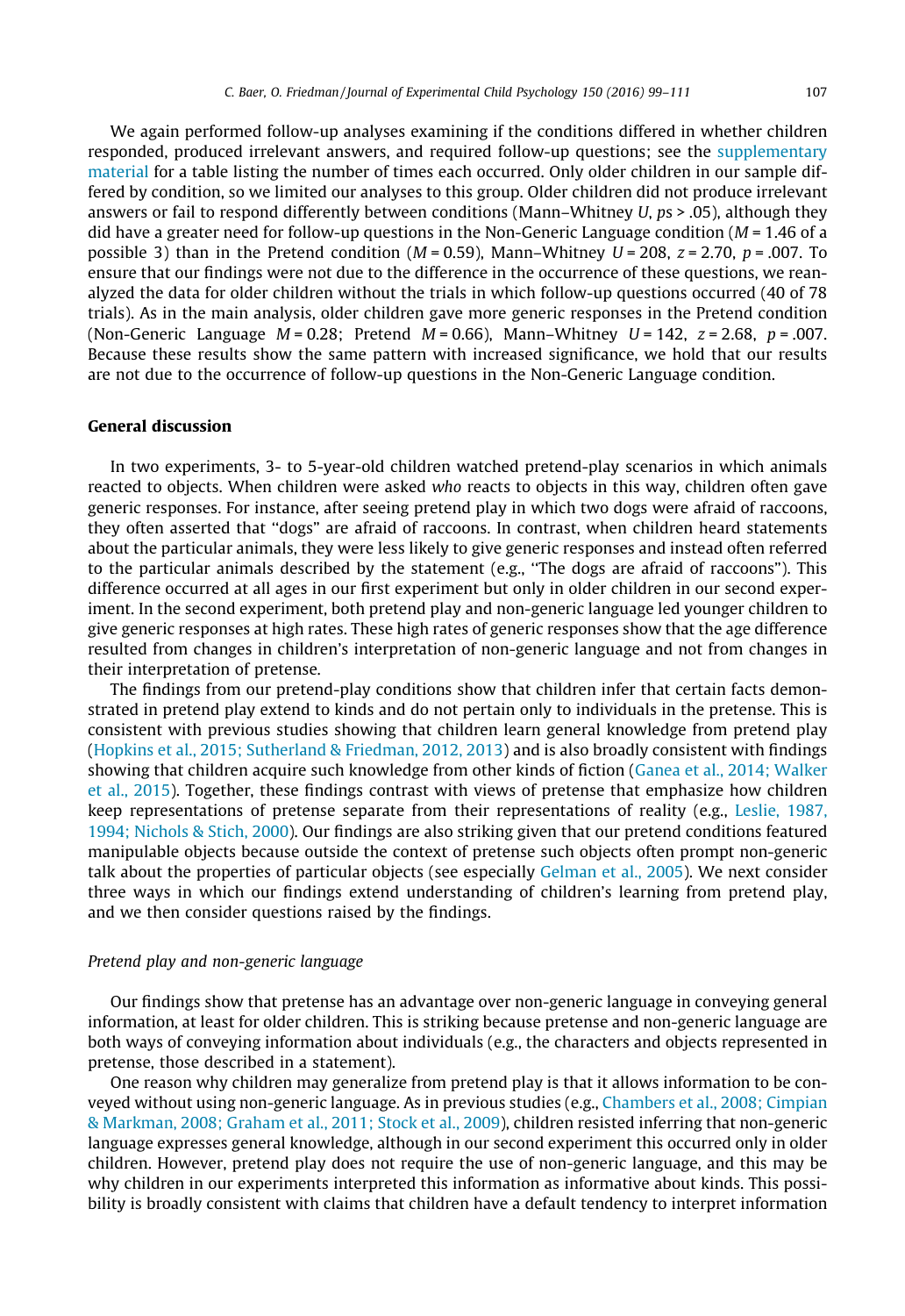as pertaining to kinds (e.g., [Leslie, 2007;](#page-12-0) also see [Gelman, Leslie, Was, & Koch, 2015; Khemlani, Leslie,](#page-11-0) [& Glucksberg, 2012; Leslie & Gelman, 2012](#page-11-0)).3

Future studies could more directly test whether the absence of non-generic language is critical for children to treat information in pretense as general. For instance, children could be shown pretendplay enactments accompanied by non-generic narration (e.g., ''This dog is running away from the raccoon"). If children do not generalize information from these scenarios, it would suggest that learning from pretense benefits from the fact that it can convey information without non-generic language. Alternatively, if children continued to interpret pretend-play enactments as conveying general information, even when they included non-generic language, this would suggest that other features of pretend play may support the transmission of general knowledge (e.g., exaggerated motions and facial expressions; see [Sutherland & Friedman, 2012\)](#page-12-0).

#### Learning about familiar kinds

Our findings also show that children use pretense to learn about familiar kinds. All of our pretend scenarios featured animals that were familiar (i.e., dogs, cats, birds, and fish), and even the entities and objects to which these animals reacted were also familiar. This finding extends knowledge of how children learn from pretense because past work on children's learning from pretense, and also from storybooks, has focused exclusively on novel kinds [\(Ganea et al., 2014; Hopkins et al., 2015;](#page-11-0) [Sutherland & Friedman, 2012, 2013; Walker et al., 2015](#page-11-0)). As such, the current findings are the first to show that fiction (i.e., in the form of pretend play) supports learning about familiar kinds.

This ability to learn about familiar kinds reveals that children's learning from pretense is not restricted to instances where they have little or no other information or experience (i.e., as occurs when they learn about unfamiliar kinds). When considering familiar kinds, children could instead base judgments on their existing knowledge and experiences and could easily discount information as limited to pretense. The fact that children typically gave generic answers after watching pretense about familiar kinds suggests that it can serve as a robust source of knowledge and not just a last resort.

### Learning without prompts to consider kinds

Finally, our findings show that children generalize information from pretense without being prompted to think about kinds. In previous studies suggesting that children acquire general knowledge from pretend play, children were asked questions that explicitly prompted them to think about kinds [\(Hopkins et al., 2015; Sutherland & Friedman, 2012, 2013](#page-11-0)); similar questions were also asked in previous studies suggesting that children learn general knowledge from storybooks. These kind-based questions may have invited children to generalize the information and to see it as relating to kinds. By asking open-ended questions, we were able to assess whether or not children generalized without prompting them to think about kinds. The finding that children gave generic answers in response to the pretense scenarios shows that they see information from pretense as relevant to kinds without being prompted to make this connection. As such, the findings suggest that pretend play could serve as a robust source of general knowledge for young children.

However, it should be acknowledged that the very act of questioning children may have prompted them to consider the scope of the information in pretense when they would not have otherwise, potentially increasing the likelihood of them treating pretense as a source of general information. As such, we cannot claim that our findings show that children's generalizing from pretense was completely spontaneous. Perhaps future research could investigate whether children rely on pretense as a source of general knowledge using tasks where children are not questioned in any way or at least in tasks where they are questioned after a considerable delay.

 $3$  However, this claim might not fit with findings showing that in the absence of non-generic language, children do not always generalize (e.g., [Butler & Markman, 2012; Cimpian & Markman, 2008,](#page-11-0) baseline condition). Given these findings, it is even more striking that children in our pretense conditions generalized.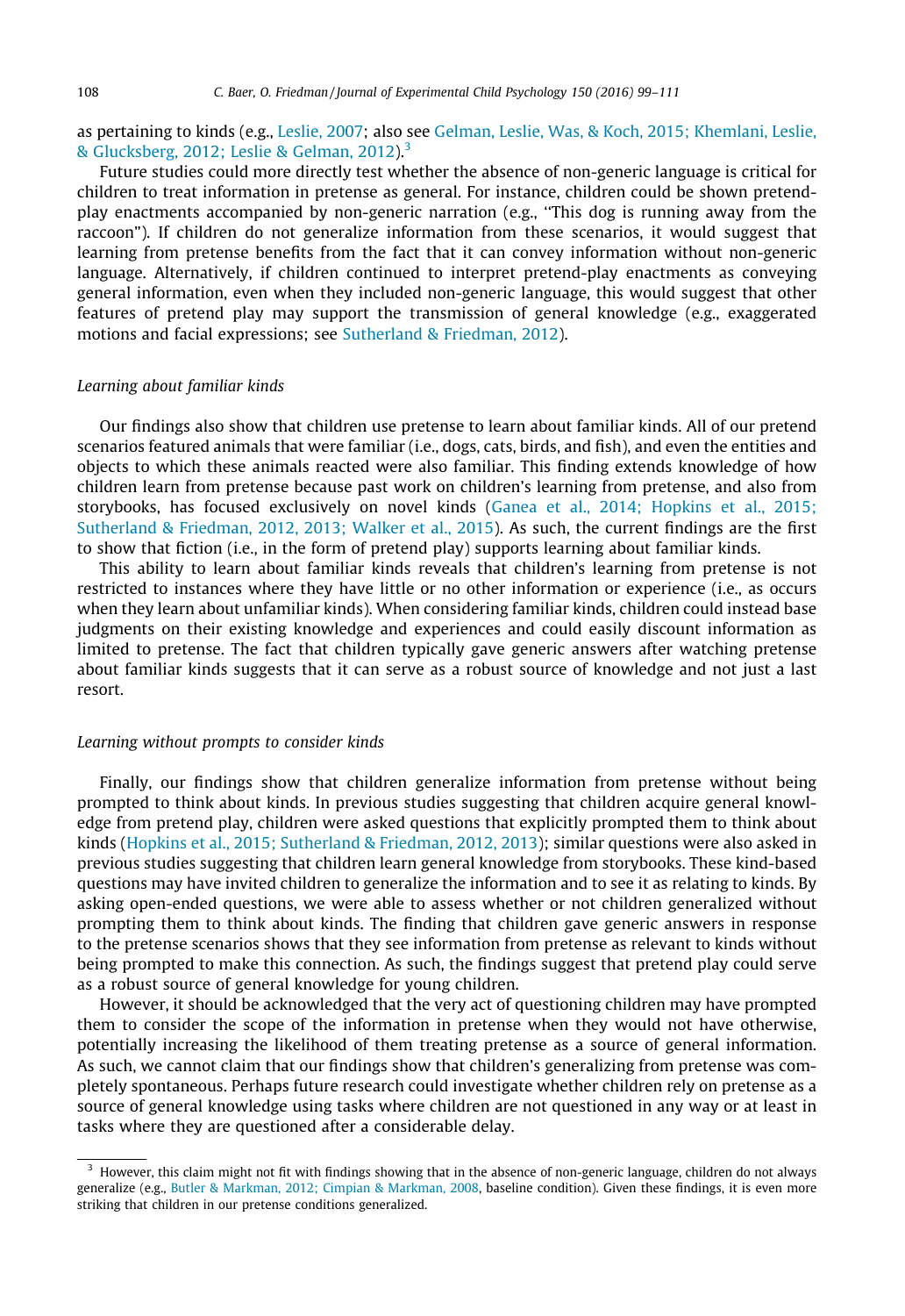#### Further questions

Although our findings are informative about how children learn general knowledge from pretend play, they also raise new questions. One question concerns why younger children gave non-generic responses in the Non-Generic Language condition of the first experiment but gave generic responses in that condition in the second experiment.<sup>4</sup> The most important difference between the experiments was in the materials used in that condition. Whereas realistic photos were used in the first experiment, clip-art drawings were used in the second experiment. It is possible that children were more inclined to interpret the photographs as depicting particular individuals than to interpret drawings in this way. This is plausible because whereas a drawing of a person might not indicate any particular individual, a photograph necessarily indicates the individual who was photographed. Broadly consistent with this, children and adults often talk about kinds when conversing about objects in drawings (i.e., instead of talking about the particular object shown; [Gelman et al., 2005, 2008](#page-11-0)). In addition, they see causal connections between photographs and the objects they depict, and sometimes they respond as if these are linked even after the photograph has been taken (e.g., [Donnelly, Gjersoe, & Hood, 2013; Zaitchik, 1990](#page-11-0)). To explain the findings, however, this account requires that younger and older children differed in whether they were more sensitive to the materials or to the use of non-generic language. Further research will be needed to test whether this account can explain the difference in performance we observed between the two experiments.

A broader question raised by the current experiments is whether our findings would extend to other forms of fiction. This question is most relevant to the observed differences between children's responses to pretense and non-generic language. Whereas pretense readily allows information about particular agents or objects to be conveyed without language, many other forms of fiction rely on language to a much larger extent. For example, a storybook will normally use non-generic language to indicate that two dogs are afraid of raccoons. Here we might expect that children would not treat this information as pertaining to kinds given that children do not typically treat non-generic language as conveying information about kinds.

However, it should be remembered that even to the extent that storybooks use non-generic language, use of such language is not limited to baldly telling facts about particular individuals (e.g., ''These two dogs are afraid of raccoons"). Non-generic language can also be used to convey facts in much the same way as they are conveyed in pretense enactments; such language can be used to show facts (e.g., ''The two dogs see the raccoons. And look! The dogs run away as fast as they can."). Guides for aspiring writers commonly advise them to "show not tell" (e.g., [Hendrickson & Tankard, 1997;](#page-11-0) [Noble, 1991\)](#page-11-0). Perhaps children acquire general facts when non-generic language conveys facts via showing rather than telling.

A related factor that might affect whether various forms of fiction can be used to convey general knowledge is the degree of detail. Our pretense conditions featured very simple scenarios with no character names or descriptions of the setting. This simplicity may have encouraged children to interpret the information as extending to kinds; when characters are not given individuating details, they may be viewed as typical of their kinds. In contrast, when more unique details are provided (e.g., ''This dog is named Frank, and he lives in a townhouse in Minneapolis"), children may be less likely to infer that information about any character will extend to its kind. Hence, future research could compare whether children are more likely to interpret information in various types of fiction as extending to kinds depending on the degree to which it includes specific details about the characters and setting.

#### Summary

Our findings are informative about how children learn from pretend play. Children are more likely to generalize information as pertaining to kinds if it is conveyed using pretense than if it is conveyed using non-generic language. In addition, we see that children use pretense to learn about familiar

<sup>&</sup>lt;sup>4</sup> We discuss this difference because the two experiments did yield different results for the younger children. However, the conclusion that younger children's responses differed by experiment should be taken with caution. We conducted an analysis comparing younger children's responses across the two experiments and did not observe any significant differences (all ps > .13).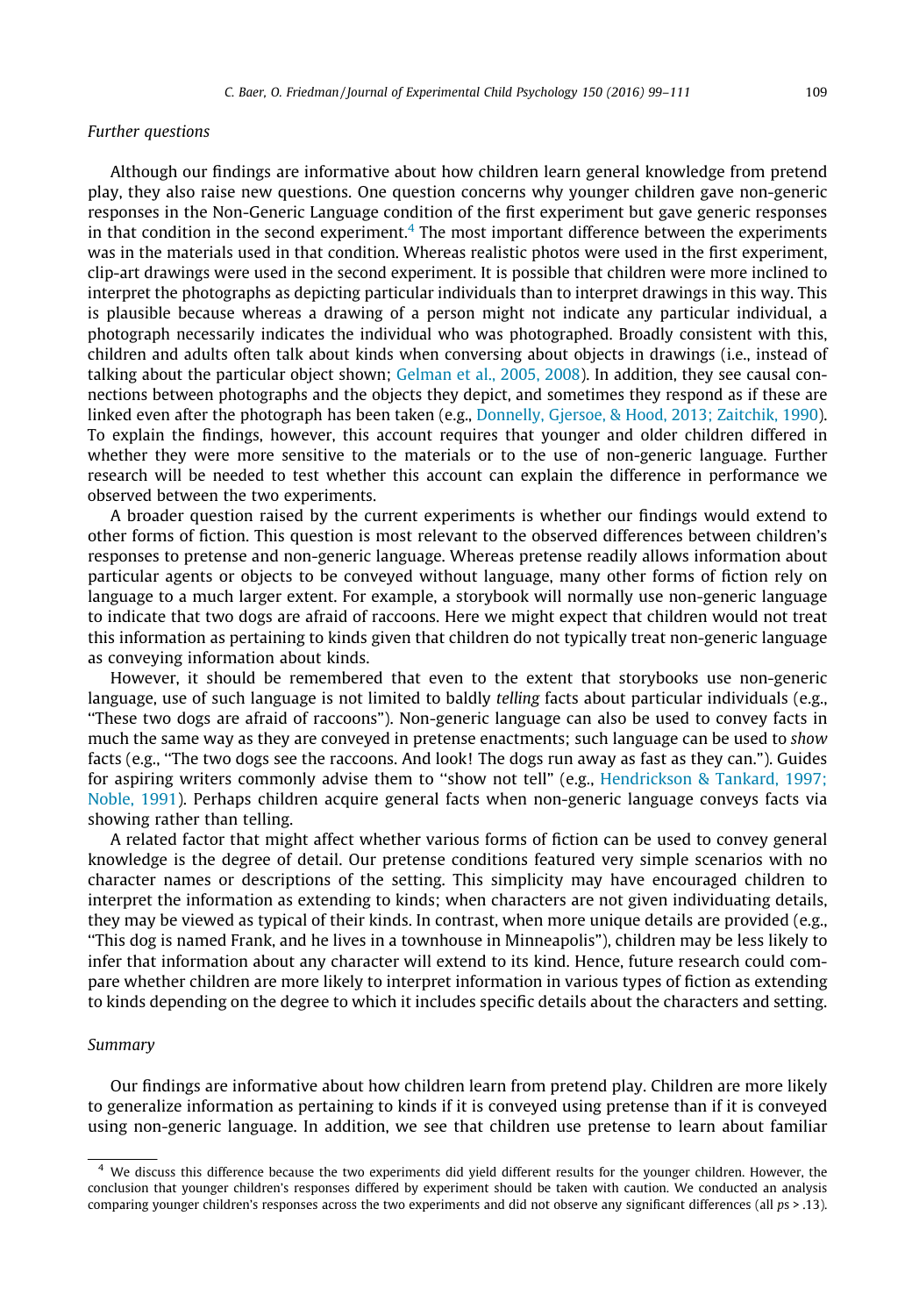<span id="page-11-0"></span>kinds and gain general knowledge from pretense even when they are not explicitly prompted to think about kinds. Together, these findings suggest that pretend play can serve as a robust source of general knowledge for young children.

#### Acknowledgment

This research was supported by a grant from Natural Sciences and Engineering Research Council of Canada awarded to O.F.

## Appendix A. Supplementary data

Supplementary data associated with this article can be found, in the online version, at  $http://dx.doi.$ [org/10.1016/j.jecp.2016.05.004.](http://dx.doi.org/10.1016/j.jecp.2016.05.004)

## References

- [Brabham, E., Boyd, P., & Edgington, W. D. \(2000\). Sorting it out: Elementary students' responses to fact and fiction in](http://refhub.elsevier.com/S0022-0965(16)30024-8/h0005) [informational storybooks as read-alouds for science and social studies.](http://refhub.elsevier.com/S0022-0965(16)30024-8/h0005) Literacy Research and Instruction, 39, 265–289.
- [Butler, L. P., & Markman, E. M. \(2012\). Preschoolers use intentional and pedagogical cues to guide inductive inferences and](http://refhub.elsevier.com/S0022-0965(16)30024-8/h0010) exploration. [Child Development, 83](http://refhub.elsevier.com/S0022-0965(16)30024-8/h0010), 1416–1428.
- [Butler, L. P., & Markman, E. M. \(2014\). Preschoolers use pedagogical cues to guide radical reorganization of category knowledge.](http://refhub.elsevier.com/S0022-0965(16)30024-8/h0015) [Cognition, 130](http://refhub.elsevier.com/S0022-0965(16)30024-8/h0015), 116–127.
- [Butler, L. P., & Tomasello, M. \(2016\). Two- and 3-year-olds integrate linguistic and pedagogical cues in guiding inductive](http://refhub.elsevier.com/S0022-0965(16)30024-8/h0020) generalization and exploration. [Journal of Experimental Child Psychology, 145](http://refhub.elsevier.com/S0022-0965(16)30024-8/h0020), 64–78.

[Chambers, C. G., Graham, S. A., & Turner, J. N. \(2008\). When hearsay trumps evidence: How generic language guides](http://refhub.elsevier.com/S0022-0965(16)30024-8/h0025) [preschoolers' inferences about unfamiliar things.](http://refhub.elsevier.com/S0022-0965(16)30024-8/h0025) Language and Cognitive Processes, 23, 749–766.

[Cimpian, A., & Markman, E. M. \(2008\). Preschool children's use of cues to generic meaning.](http://refhub.elsevier.com/S0022-0965(16)30024-8/h0030) Cognition, 107, 19–53.

- [Davidson, N. S., & Gelman, S. A. \(1990\). Inductions from novel categories: The role of language and conceptual structure.](http://refhub.elsevier.com/S0022-0965(16)30024-8/h0035) [Cognitive Development, 5](http://refhub.elsevier.com/S0022-0965(16)30024-8/h0035), 151–176.
- [Dias, M. G., & Harris, P. L. \(1988\). The effect of make-believe play on deductive reasoning.](http://refhub.elsevier.com/S0022-0965(16)30024-8/h0040) British Journal of Developmental [Psychology, 6](http://refhub.elsevier.com/S0022-0965(16)30024-8/h0040), 207–221.
- [Dias, M. G., & Harris, P. L. \(1990\). The influence of the imagination on reasoning by young children.](http://refhub.elsevier.com/S0022-0965(16)30024-8/h0045) British Journal of [Developmental Psychology, 8](http://refhub.elsevier.com/S0022-0965(16)30024-8/h0045), 305–318.
- [Donnelly, K. E., Gjersoe, N. L., & Hood, B. \(2013\). When pictures lie: Children's misunderstanding of photographs.](http://refhub.elsevier.com/S0022-0965(16)30024-8/h0050) Cognition, 129, [51–62.](http://refhub.elsevier.com/S0022-0965(16)30024-8/h0050)
- [Farrar, M. J., & Boyer-Pennington, M. \(2011\). Developmental changes in children's inductive inferences for biological concepts:](http://refhub.elsevier.com/S0022-0965(16)30024-8/h0055) [Implications for the development of essentialist beliefs.](http://refhub.elsevier.com/S0022-0965(16)30024-8/h0055) Infant and Child Development, 20, 525–539.
- [Farrar, M. J., Raney, G. E., & Boyer, M. E. \(1992\). Knowledge, concepts, and inferences in childhood.](http://refhub.elsevier.com/S0022-0965(16)30024-8/h0060) Child Development, 63, [673–691.](http://refhub.elsevier.com/S0022-0965(16)30024-8/h0060)

[Fazio, L. K., & Marsh, E. J. \(2008\). Older, not younger, children learn more false facts from stories.](http://refhub.elsevier.com/S0022-0965(16)30024-8/h0065) Cognition, 106, 1081–1089.

- [Friedman, O., Neary, K. R., Burnstein, C. L., & Leslie, A. M. \(2010\). Is young children's recognition of pretense](http://refhub.elsevier.com/S0022-0965(16)30024-8/h0070) [metarepresentational or merely behavioral? Evidence from 2- and 3-year-olds' understanding of pretend sounds and](http://refhub.elsevier.com/S0022-0965(16)30024-8/h0070) speech. [Cognition, 115](http://refhub.elsevier.com/S0022-0965(16)30024-8/h0070), 314–319.
- Ganea, P. A., Canfield, C. F., Simons-Ghafari, K., & Chou, T. (2014). Do cavies talk? The effect of anthropomorphic picture books on children's knowledge about animals. Frontiers in Psychology, 5. [http://dx.doi.org/10.3389/fpsyg.2014.00283.](http://dx.doi.org/10.3389/fpsyg.2014.00283)
- [Ganea, P. A., Ma, L., & DeLoache, J. S. \(2011\). Young children's learning and transfer of biological information from picture books](http://refhub.elsevier.com/S0022-0965(16)30024-8/h0080) to real animals. [Child Development, 82](http://refhub.elsevier.com/S0022-0965(16)30024-8/h0080), 1421–1433.
- [Gelman, S. A., Chesnick, R. J., & Waxman, S. R. \(2005\). Mother–child conversations about pictures and objects: Referring to](http://refhub.elsevier.com/S0022-0965(16)30024-8/h0085) [categories and individuals.](http://refhub.elsevier.com/S0022-0965(16)30024-8/h0085) Child Development, 76, 1129–1143.
- [Gelman, S. A., Leslie, S. J., Was, A. M., & Koch, C. M. \(2015\). Children's interpretations of general quantifiers, specific quantifiers,](http://refhub.elsevier.com/S0022-0965(16)30024-8/h0090) and generics. [Language, Cognition, and Neuroscience, 30](http://refhub.elsevier.com/S0022-0965(16)30024-8/h0090), 448–461.
- [Gelman, S. A., Waxman, S. R., & Kleinberg, F. \(2008\). The role of representational status and item complexity in parent–child](http://refhub.elsevier.com/S0022-0965(16)30024-8/h0095) [conversations about pictures and objects.](http://refhub.elsevier.com/S0022-0965(16)30024-8/h0095) Cognitive Development, 23, 313–323.
- [Graham, S. A., Nayer, S. L., & Gelman, S. A. \(2011\). Two-year-olds use the generic/nongeneric distinction to guide their inferences](http://refhub.elsevier.com/S0022-0965(16)30024-8/h0100) about novel kinds. [Child Development, 82](http://refhub.elsevier.com/S0022-0965(16)30024-8/h0100), 493–507.
- Hendrickson, L. J., & Tankard, J. W. (1997). Expanding the news frame: The systems theory perspective. Journalism & Mass Communication Educator, 39–46. [http://dx.doi.org/10.1177/107769589605100405.](http://dx.doi.org/10.1177/107769589605100405)
- [Hopkins, E. J., Dore, R. A., & Lillard, A. S. \(2015\). Do children learn from pretense?](http://refhub.elsevier.com/S0022-0965(16)30024-8/h0110) Journal of Experimental Child Psychology, 130, [1–18](http://refhub.elsevier.com/S0022-0965(16)30024-8/h0110).
- [Kelemen, D., Emmons, N. A., Seston Schillaci, R., & Ganea, P. A. \(2014\). Young children can be taught basic natural selection using](http://refhub.elsevier.com/S0022-0965(16)30024-8/h0115) [a picture–storybook intervention.](http://refhub.elsevier.com/S0022-0965(16)30024-8/h0115) Psychological Science, 25, 893–902.
- [Khemlani, S., Leslie, S. J., & Glucksberg, S. \(2012\). Inferences about members of kinds: The generics hypothesis.](http://refhub.elsevier.com/S0022-0965(16)30024-8/h0120) Language and [Cognitive Processes, 27](http://refhub.elsevier.com/S0022-0965(16)30024-8/h0120), 887–900.
- [Leslie, A. M. \(1987\). Pretense and representation: The origins of ''theory of mind](http://refhub.elsevier.com/S0022-0965(16)30024-8/h0125)". [Psychological Review, 94](http://refhub.elsevier.com/S0022-0965(16)30024-8/h0125), 412–426.
- [Leslie, A. M. \(1994\). Pretending and believing: Issues in the theory of ToMM.](http://refhub.elsevier.com/S0022-0965(16)30024-8/h0130) Cognition, 50, 211–238.